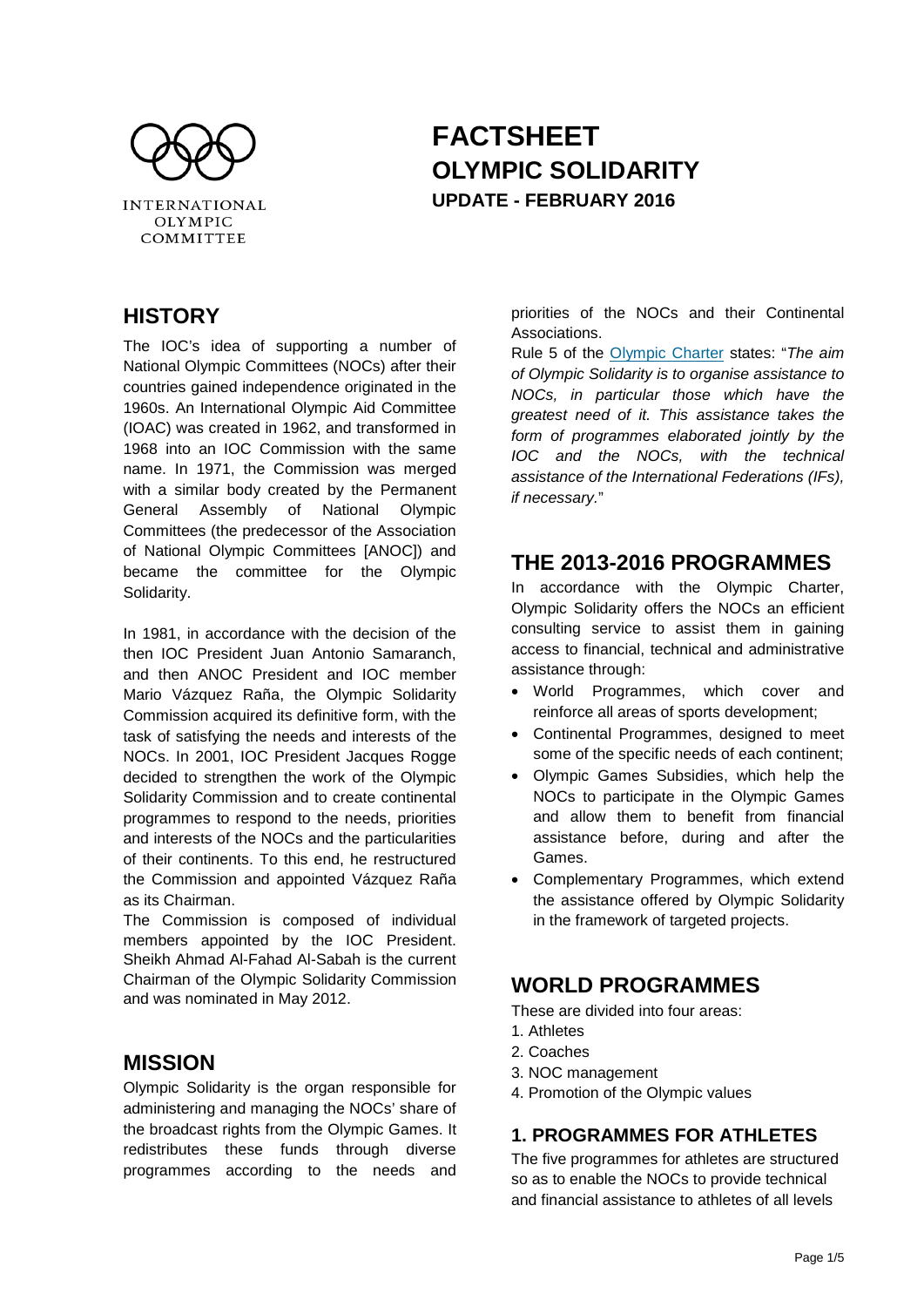

who are preparing for different international competitions, and especially, but not exclusively, the Olympic Games.

- Olympic Scholarships for Athletes "Sochi 2014"
- Olympic Scholarships for Athletes "Rio 2016"
- Team Support Grant
- Continental Athlete support Grant
- Youth Olympic Games Athlete Support

### **Olympic Scholarships for Athletes "Sochi 2014"**

This programme offered the NOCs the chance to provide their athletes with the support they need to prepare and attempt to qualify for the Olympic Winter Games in Sochi in 2014. Its main goal was to improve the competitiveness of the Olympic Winter Games rather than to expand artificially the universality of these Games. Consequently, this programme was available only to NOCs that had taken part in the Olympic Winter Games in Vancouver and had a strong winter sports tradition. The Olympic scholarships were available from 1 November 2012 until 23 February 2014.

#### **Results from the scholarships programme for Sochi 2014:**

- 440 athletes (265 men and 175 women) benefited from an Olympic scholarship.
- 273 scholarship holders (163 men, 110 women) competed in 5 sports.
- 17 medals won.
- 77 NOCs benefited from the programme.

#### **Olympic Scholarships for Athletes "Rio 2016"**

This programme offers substantial assistance to elite international athletes nominated by their respective NOCs for their preparation and qualification for the Games of the XXXI Olympiad in Rio in 2016, paying particular attention to athletes and NOCs with limited financial means.

This programme was officially launched the 1<sup>st</sup> of September 2014 and will close the  $31<sup>st</sup>$  of August 2016, and is available to all NOCs.

#### **Some figures from the previous scholarships programme for London 2012:**

- 1,264 athletes benefited from an Olympic scholarship.
- 657 scholarship holders (409 men and 248 women) from 165 NOCs qualified and competed in 20 sports.
- 76 medals won (23 gold, 23 silver and 30 bronze).

#### **Team Support Grant**

This programme offers financial assistance to one national team per NOC to prepare and participate in regional, continental or world level competitions with a view to qualifying for the Olympic Games. Each NOC can submit a request for a grant for one team in a summer sport and another team in a winter sport. The NOCs can give priority to the competitions that they consider the most important.

#### **Continental Athlete Support Grant**

For the smaller NOCs in particular, after the Olympic Games, the continental and regional games are the most important competitions, as they have the chance to be more widely represented in these. This programme offers financial assistance to NOCs for their athletes' preparations for multisport Games.

#### **Youth Olympic Games - Athlete Support**

The aim of this NOC assistance programme is to identify, qualify and prepare a small number of young athletes with a view to their participation in the Summer and Winter Youth Olympic Games. The eligible athletes must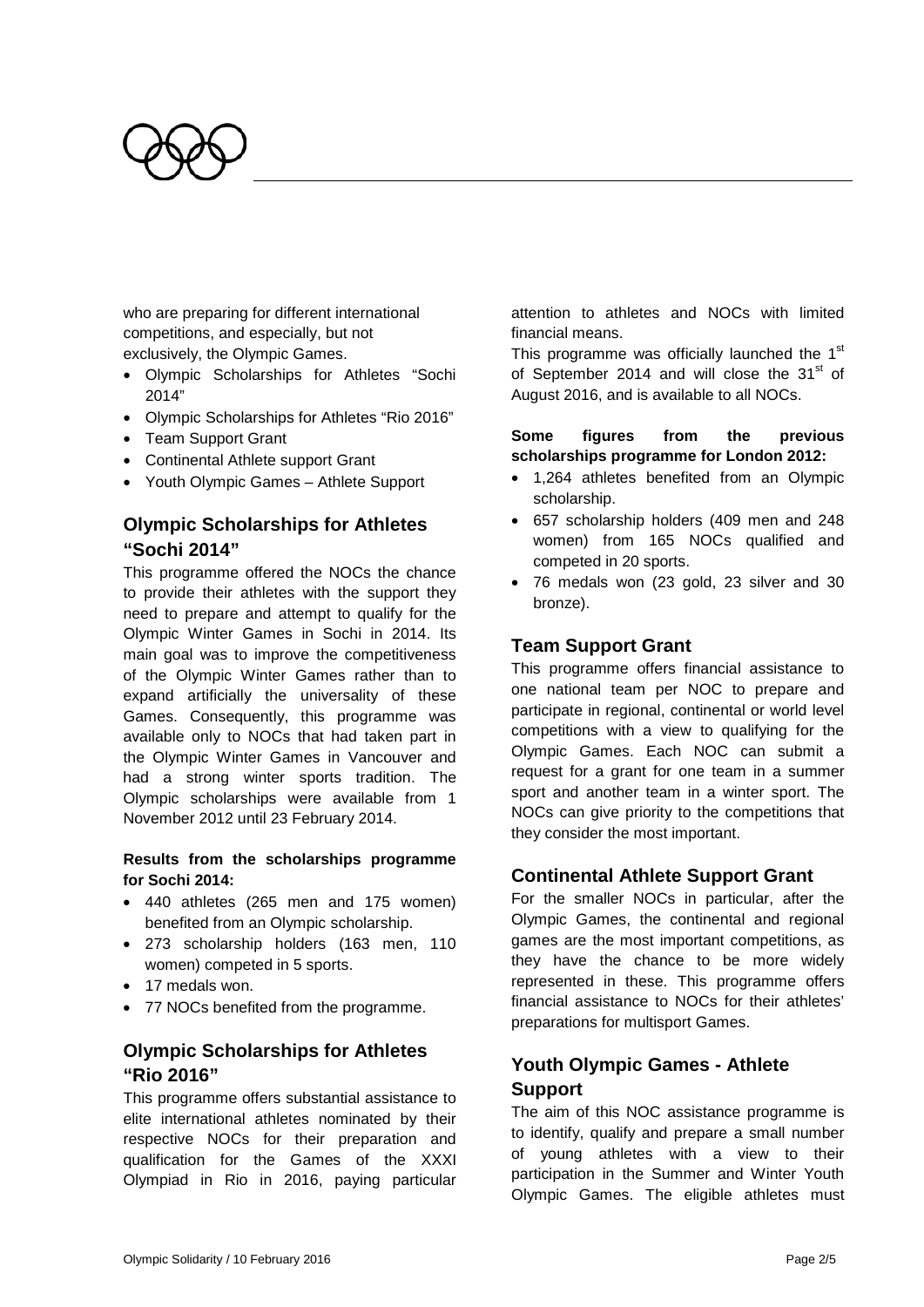

practise an individual sport that is included in the Summer or Winter Youth Olympic Games programme and show a potential to qualify for the future editions by producing outstanding results at international or continental youth competitions.

#### **2. PROGRAMMES FOR COACHES**

Three programmes are available for coach development. They take a variety of different forms and are targeted at different levels in order to respond in the best way possible to current athlete training requirements. For the 2009-2012 quadrennial plan:

- 157 NOCs have held 934 Technical Courses for Coaches.
- 556 Olympic Scholarships for Coaches: have been awarded to 154 NOCs for general sports science training or sports-specific training.
- 184 projects within the framework of the "Development of National Sports Structure" programme have been approved for 93 NOCs.

#### **3. NOC MANAGEMENT**

Four programmes are offered to the NOCs:

• NOC Administration Development: This programme is designed to support the NOCs' administrative structure by contributing towards their general running costs and to the improvement of specific aspects of their management, particularly financial.

• National Training Courses for Sports Administrators: This enables the NOCs to organise courses for their management staff and that of their affiliated organisations. They are held on two levels (standard and advanced) and enable the NOCs to spread knowledge of the Olympic Movement and to develop the professional skills of sports administrators: 406 courses have been organised during the 2009- 2012 quadrennial plan.

• International Executive Training Courses in Sports Management: This programme enables sports leaders to receive a grant in order to follow masters level training and help improve the management of their Olympic sports organisations. A total of 201 scholarships were awarded across 123 NOCs between 2009 and 2012.

• The NOC Exchanges programme is available to all NOCs wishing to broaden their knowledge in a certain area of management and to share their experience with other NOCs. Some exchanges may target particular groups of NOCs based on either subject area or geographical and /or cultural proximity.

### **4. PROMOTION OF THE OLYMPIC VALUES**

Five programmes are grouped under this heading, and each makes an important contribution to the NOCs, enabling them to pursue activities linked to sports development and the values that underpin the fundamental principles of Olympism, according to their needs, individual situation and culture.

- Sports Medicine
- Environmental Sustainability in Sport
- Women and Sport
- Sport for All
- Olympic Education, Culture and Legacy (incl. International Olympic Academy)

### **CONTINENTAL PROGRAMMES**

The continental programmes offer the NOCs access to technical, financial and administrative assistance which addresses the specific needs and priorities of the NOCs in each continent. The standard programmes for each continental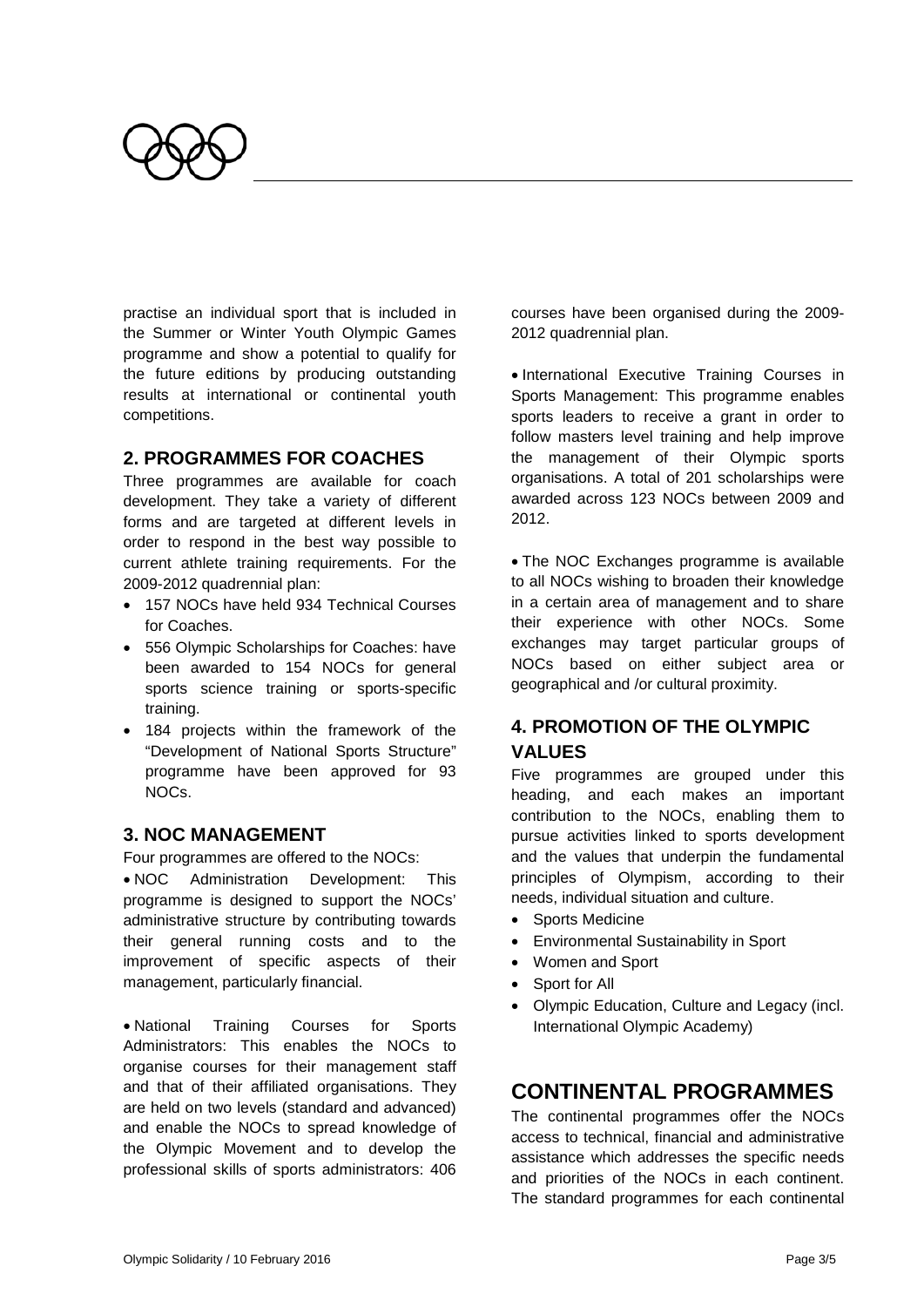

association must, in principle, cover the following basic elements: administration and running costs, organisation of statutory meetings and NOC activities. In parallel, the continental associations can set aside some of the funds to develop specific programmes in accordance with the particular needs and situation of their continent. The Continental Programmes are managed by the five Olympic Solidarity offices (Rome, Kuwait, Mexico City, Abuja and Suva), within the Continental Associations in full coordination with the international Olympic Solidarity office in Lausanne.

### **OLYMPIC GAMES SUBSIDIES**

The Olympic Games Subsidies programme is intended to help NOCs participate in the Games of the Olympiad and the Olympic Winter Games. The financial assistance provided has two quite different yet complementary objectives: to help foster the universal spirit of the Olympic Games by guaranteeing the participation of all NOCs, and to give additional support to NOCs which contribute partly to the development and success of the Games. This financial assistance is given in three phases - before, during and after the Games - and, among other things, covers the travel costs for a number of athletes and officials taking part in the Games, logistics costs and the subsidy given to the NOCs for their participation in the Games, based on the number of athletes who actually take part in the competitions.

# **COMPLEMENTARY PROGRAMMES**

The complementary programmes aim to offer the NOCs additional, targeted services that, in various ways, complement the world and continental programmes. In most cases, these programmes do not follow the usual process of NOCs applying for support, but individual activities are initiated and managed by the Olympic Solidarity office in Lausanne in cooperation with the continental offices and offered to the NOCs concerned.

### **FUNDING**

The sole source of funding for Olympic Solidarity's operations and the activities of each of the programmes it offers is the NOCs' share of revenue from broadcast rights from the Olympic Games. The Olympic Solidarity Commission is responsible for defining the orientation and managing the work of Olympic Solidarity, which includes approving the programmes and related budgets, based on the four-year plans, and monitoring the activities carried out. The Development and Assistance Budget approved by the Olympic Solidarity Commission for the 2013-2016 period totals USD 439,870,000, which is 40 per cent higher overall than the budget for the previous plan.

# **BREAKDOWN OF BUDGET FOR 2013-2016:**

**World Programmes** USD 165,000,000 **Continental Programmes and ANOC** USD 191,370,000 **Olympic Games subsidies** USD 43,000,000 **Complementary Programmes** USD 22,500,000 **Administration / Communication** USD 18,000,000

**Total** USD 439,870,000